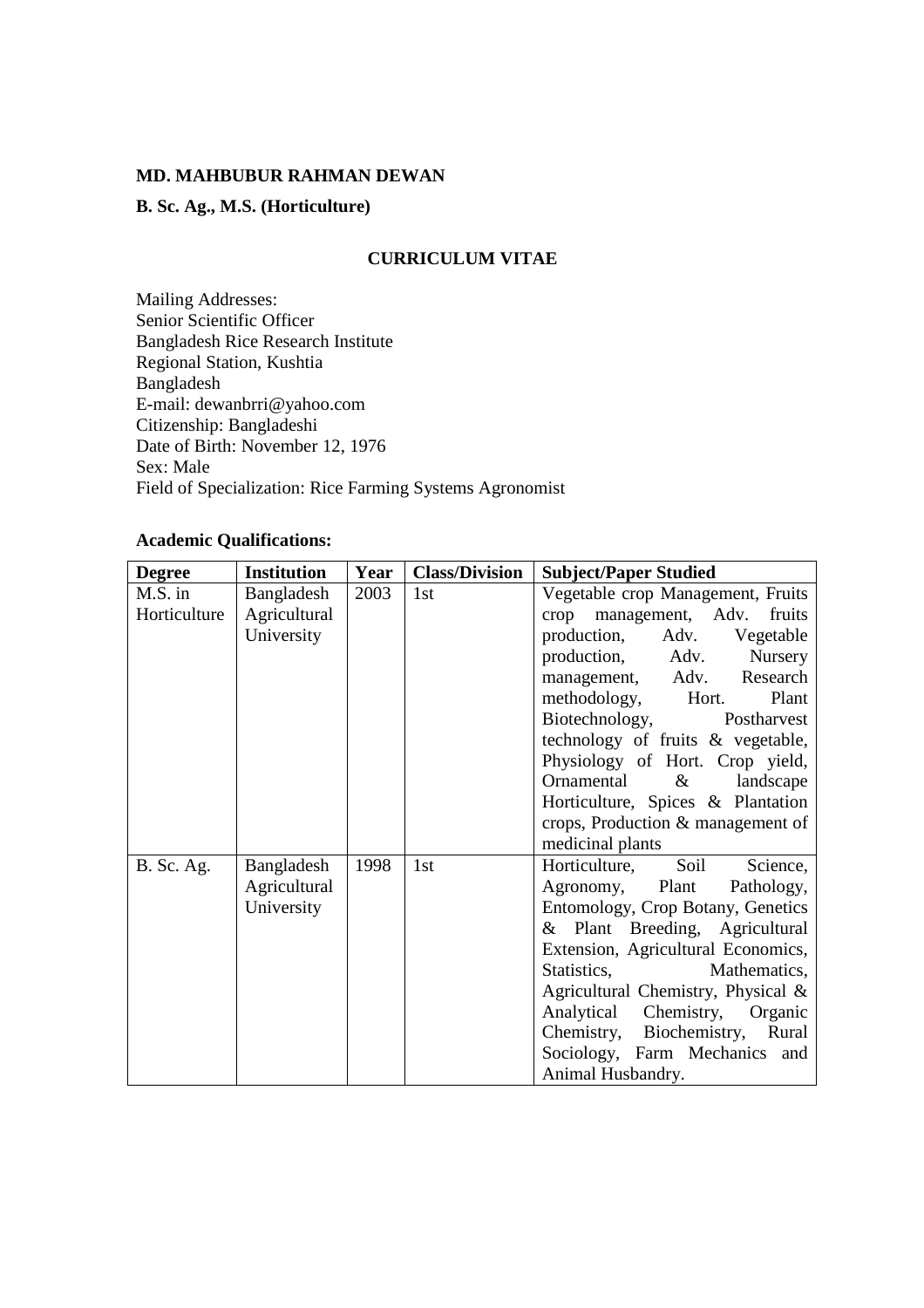## **Training Courses Completed:**

| <b>Name of the Course</b>         | <b>Institution/Country</b>          | <b>Duration</b> |                          | Year |
|-----------------------------------|-------------------------------------|-----------------|--------------------------|------|
|                                   |                                     | Month           | Days                     |      |
| <b>Foundation Training Course</b> | <b>Bangladesh Academy for Rural</b> | 4               | $\blacksquare$           | 2006 |
|                                   | Development, Comilla                |                 |                          |      |
| Post Graduate Certificates course | <b>BSMRAU, Gazipur</b>              | 3               | $\overline{\phantom{0}}$ | 2006 |
| on Seed technology                |                                     |                 |                          |      |
| <b>Rice Production Training</b>   | <b>Bangladesh Rice Research</b>     | 1               | $\overline{\phantom{0}}$ | 2008 |
|                                   | Institute, Gazipur                  |                 |                          |      |
| <b>Adaptive Nutrition</b>         | Sech Bhaban, Manik Mia              |                 | 5                        | 2009 |
|                                   | Avenue, Dhaka                       |                 |                          |      |
| Breeder Seed Production and       | <b>Bangladesh Rice Research</b>     |                 | 5                        | 2009 |
| preservation of Rice              | Institute, Gazipur                  |                 |                          |      |
| Technical Report writing and      | Bangladesh Agricultural             |                 | 5                        | 2010 |
| Editing                           | Research Council, Dhaka             |                 |                          |      |
| <b>Research Methodology</b>       | Graduate Training Institute,        |                 | 12                       | 2010 |
|                                   | Mymensingh                          |                 |                          |      |
| Seminar on Hybrid Rice for        | Longping High-tech Agril.           |                 | 20                       | 2011 |
| Bangladesh                        | Co. Limited, Chansha, China         |                 |                          |      |

### **Employment Records:**

| <b>Position</b>                 | Organization                    | <b>Duration</b> |  |
|---------------------------------|---------------------------------|-----------------|--|
| Senior Scientific Officer       | <b>Bangladesh Rice Research</b> | January 2011 to |  |
| (Rice Farming Systems Division) | Institute, Gazipur, Bangladesh  | till            |  |
| Scientific Officer              | <b>Bangladesh Rice Research</b> | July $2005$ to  |  |
| (Rice Farming Systems Division) | Institute, Gazipur, Bangladesh  | January 2011    |  |

### **Research Experience:**

- Worked in the field of Rice Farming Systems at Bangladesh Rice Research Institute, Gazipur, from July 2005 to till.
- Identifying the problems of different crop(s) and cropping systems through survey and prioritize for different ecosystems.
- Planning, execution & supervision of research program, testing, evaluation & adoption of cropping patterns and component technologies suitable for different Agro-ecological Zones in Bangladesh.
- Worked with minimum tillage, strip tillage using PTOS.
- Fine-tuning of technologies through adaptive research in farmers field.

## **Awards:**

- 1. Obtained distinction on "One Month Rice Production Training Course" held at BRRI, Gazipur
- 2. Obtained "BRRI Award-2014"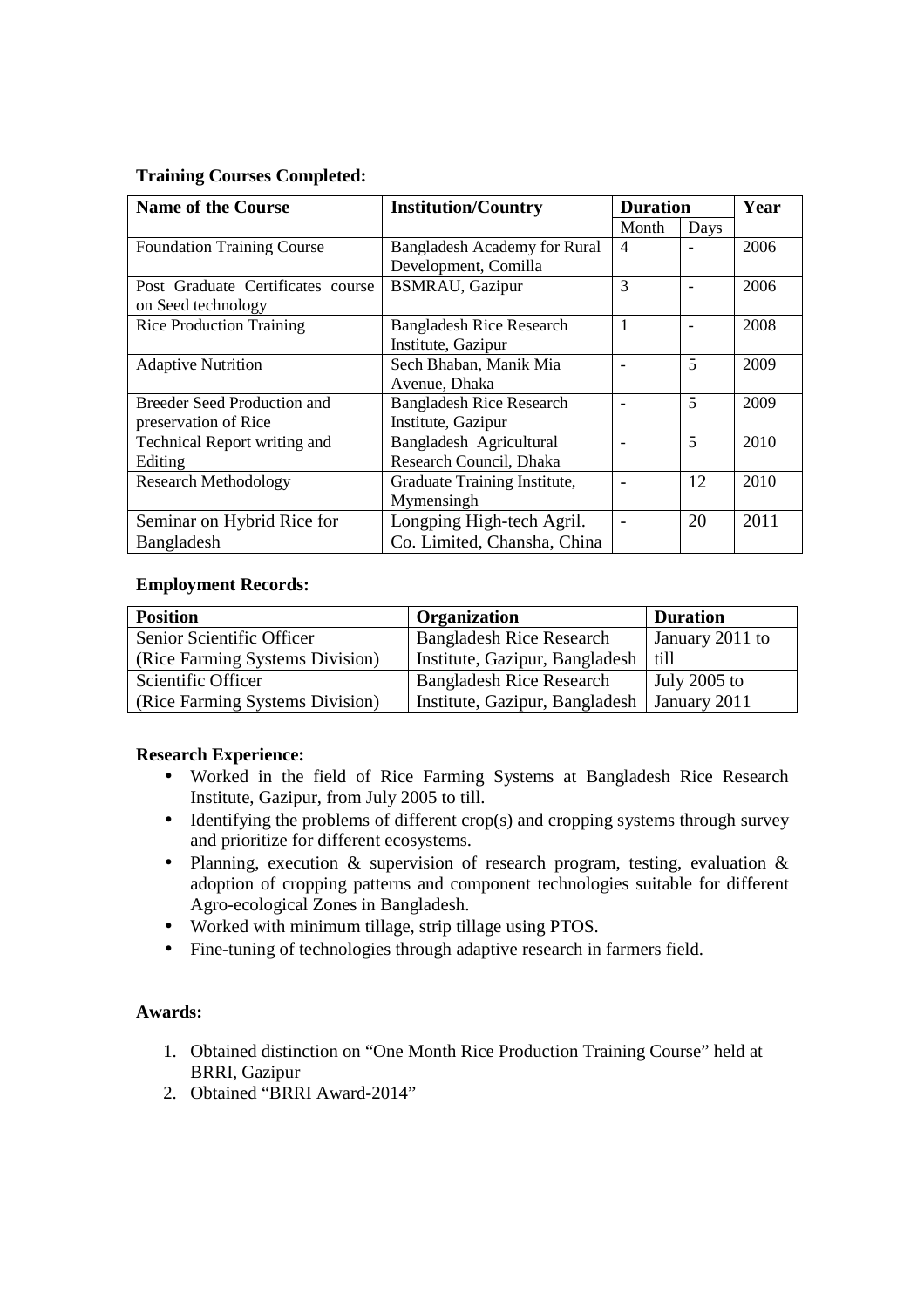#### **Publications:**

A number of eighteen full-length papers have been published in national and international journals. List of publications is enclosed.

#### **List of Publications**

#### Full paper as **Principal Author**

- 1) **Dewan M M R,** M A Haque, M A Hossen, S A Islam and M H R Mukul. 2009. Variability Study of Yield and Yield Contributing Characters of Forty-six Ash gourd Accessions. Eco-friendly Agril. J. 2(2):433-437.
- 2) **Dewan M M R**, M S A Talukder, M. A. Hossen, M R A Sarker and S A Islam 2008. A Study on Mustard Seed Quality in Different Storage Containers. Eco-friendly Agril. J. 1(4):198- 201.

#### Full paper as **Co-author**

- **1)** Saha A, M K Quais, **M M R Dewan** and M H Ali. 2011. Evaluation of Transplanting and Drum Seeding of Boro Rice under Different Planting Time. Intl. J. BioRes. 11(5): 28-33
- **2)** Islam S A, **M M R Dewan**, M H R Mukul, M A Hossen and F Khatun. 2010. *In vitro* generation of *Anthurium andreanum* cv. Nitta. Bangladesh J. Agril. Res. 35(2):217-226.
- **3)** Hossain M I, A Khatun, M S A Talukder, **M M R Dewan** and M S Uddin. 2010. Effect of drought on physiology and yield contributing characters of sunflower. Bangladesh J. Agril. Res. 35(1):113-124.
- **4)** Alam M S, M M Hossain, M N A Miah, **M M R Dewan** and M F Mondal. 2010. chemical composition of Papaya influenced by different post harvest treatments. Eco-friendly Agril. J. 3(1):71-74.
- **5)** Islam M J, H Begum, M A Siddique, A Bhuiya and **M M R Dewan**. 2009. A study on Wheat seed quality in different storage containers. Eco-friendly Agril. J. 2(12):1033-1037.
- **6)** Mollah M I U, M J Islam, **M M R Dewan**, S Mondal M K Quais and S Pramanik. 2009. Effect of Raised bed sowing on growth of direct seeded Aman in Rice-Wheat cropping system. Intl. J. BioRes. 7(4):52-58.
- **7)** Mollah M I U, M J Islam, **M M R Dewan**, S Mondal M K Quais and S Pramanik. 2009. Effect of Raised bed planting on leaf area of direct seeded and transplant Aman rice and its relationship with grain yield. Eco-friendly Agril. J. 2(10):851-857.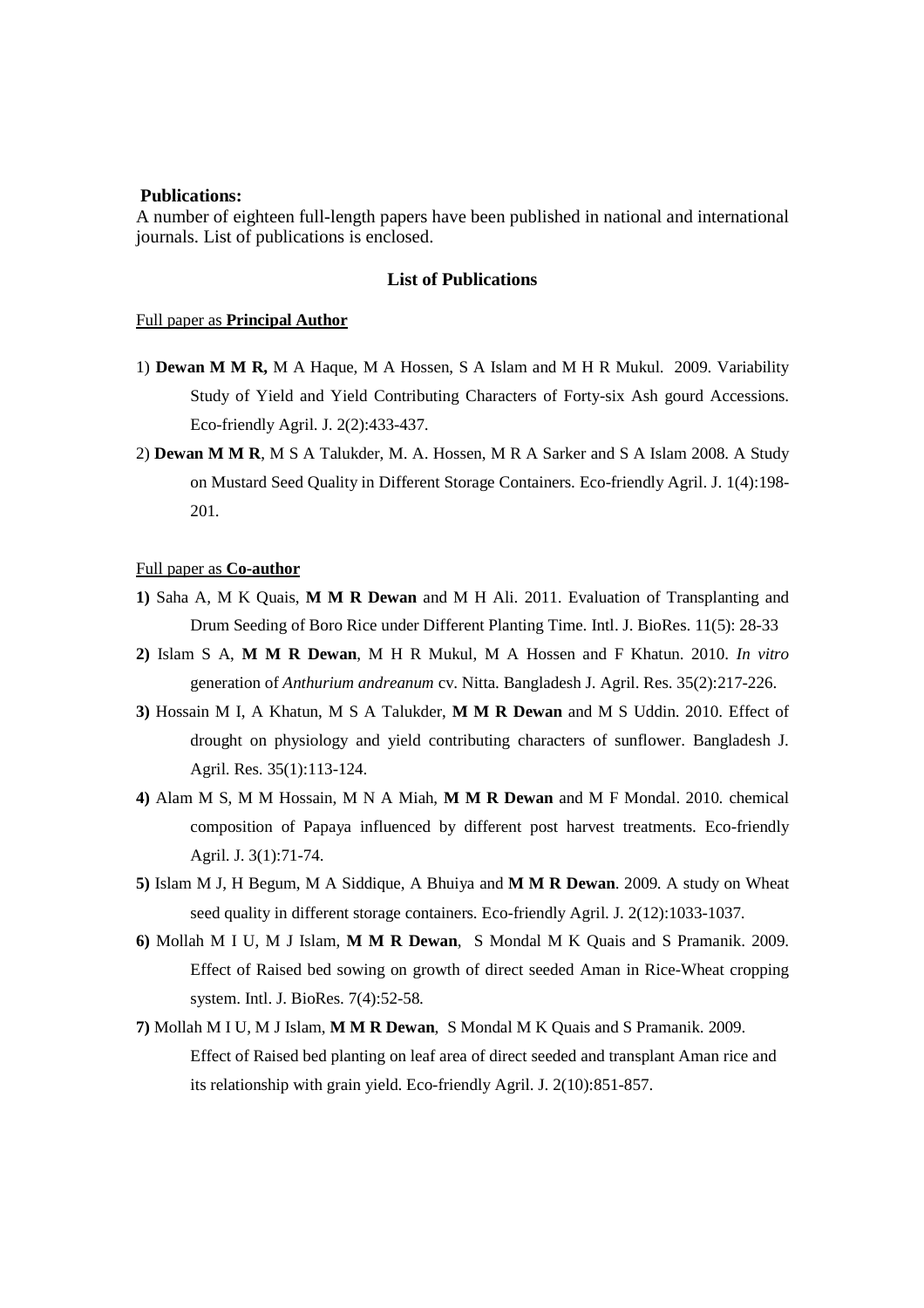- **8)** Mollah M I U, A Saha, **M M R Dewan**, S Pramanik, S Mondal and M K Quais. 2009. Growth of transplanted Aman rice under raised bed planting method in Rice-Wheat cropping system. Eco-friendly Agril. J. 2(8):751-756.
- **9)** Mukul M H R, M A Haque, **M M R Dewan**, S A Islam And M R Islam. 2009. Study of sorption and retention behaviour of potassium in soils. Int. J. Sustain. Agril. Tech. 5(2): 46-50.
- **10)** Islam S A, **M M R Dewan**, M H R Mukul, M A Haque and F Khatun. 2009. Effect of charcoal in regeneration of Anthurium Andranum CV. Nitta. Eco-friendly Agril. J. 2(3):456-463.
- **11)** Quais M K, A Haque, M A Monsur, **M M R Dewan** and S Pramanik. 2009. Effect of Neem, Mahogoni and Karanja Oils for on Oviposition, Adult Emergence and Mortality of Pulse Beetle, *Callosobruchus chinensis* Linn. Intl. J. BioRes. 6(2):7-12.
- **12)** Sarker M R A, S A Islam, M A Mannan, **M M R Dewan** and M A Hossen. 2009. Influence of Different Rates of Nutrients and Planting Density on the Yield of BRRI dhan44. Intl. J. BioRes. 6(1):7-11.
- **13)** Kabir M H, A Saha, M A H Khan, **M M R Dewan** and M S A Talukder. 2008. Utilization of Fallow Land Under Major Cropping Pattern in Barisal Division. Intl. J. BioRes. 5(3):53- 59.
- **14)** Hossen M K, **M M R Dewan**, M A Hossen, M H R Mukul and S A Islam. 2007. Study the Effect of Crop Establishment Method on the Agro Economic Productivity of Aman Rice. Intl. J. BioRes. 3(2):29-34.
- **15)** Hossen M A, M H R Mukul, S A Islam and **M M R Dewan**. 2006. Daily Water Requirement for Drinking and Cooking Purpose of the Rural People: A Case Study in Mymensingh District, Bangladesh. Intl. J. BioRes. 1(2):22-25.
- **16)** Hossen M A, M D Huda, **M M R Dewan**, S A Islam and T K Sarker. 2006. Arsenic test and removal from Tube Well Water at Control Flow Rate for Drinking Purpose. Int. J. Sustain. Agril. Tech. 2(5):26-30.

#### **Proceedings**

(i) Quddus M. A., A H Khan, H Ali, I U Mollah, A Saha, M Ibrahim , H Rashid**,** MSA Talukder, M.H. Rashid and **M R Dewan**. Agroforestry activities of rice farming systems programme area, BRRI. Paper presented in national workshop on agro forestry held at BARC. June, 2007.